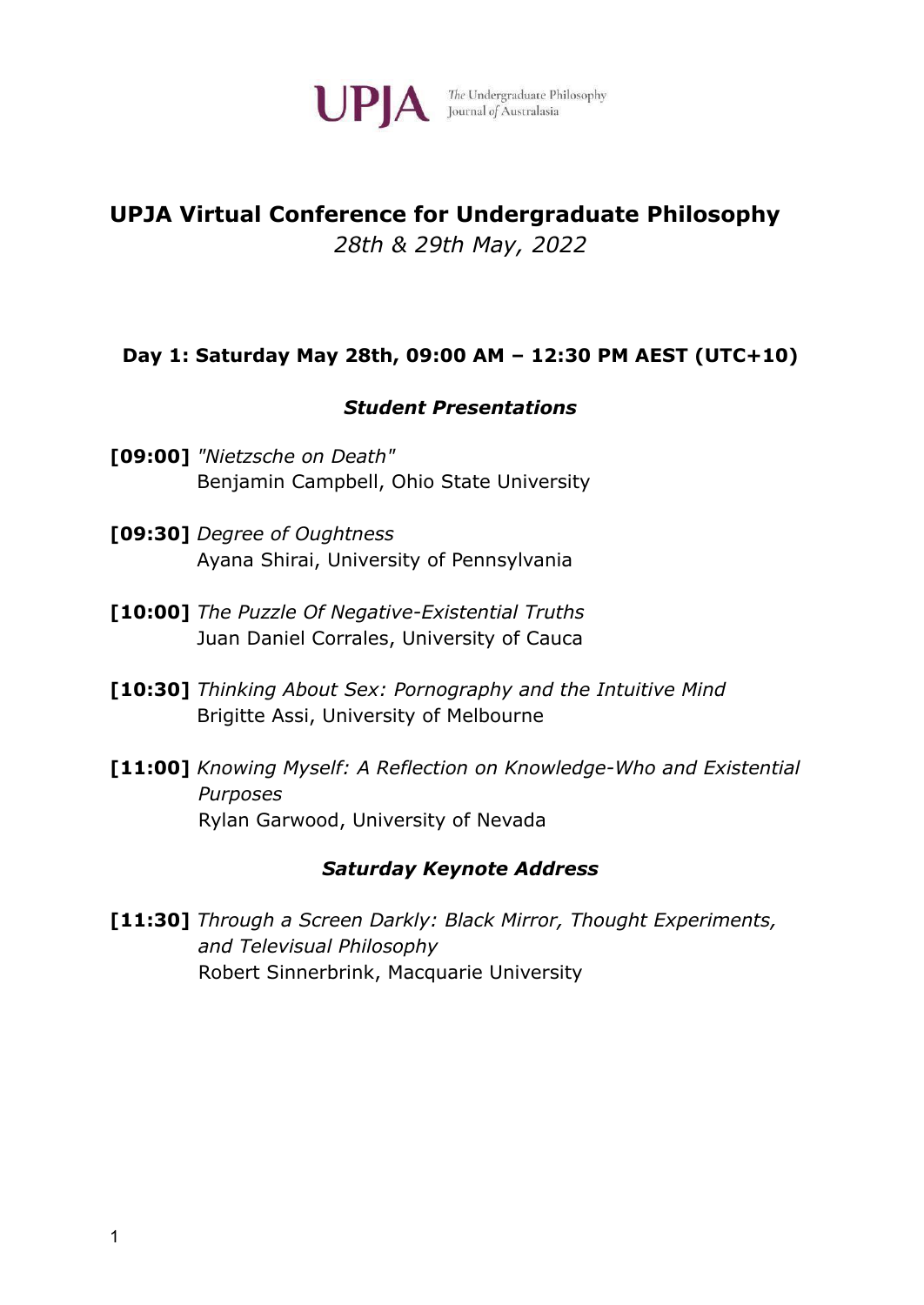# **Day 2: Sunday May 29th, 3:00 PM – 7:00 PM AEST (UTC+10)**

### *Sunday Keynote Address*

- **[3:00]** *"Becoming Cisgender"* Louise Richardson-Self, University of Tasmania
- **[4:00]** Introduction to UPJA and Q&A with Editorial Team Jack Hawke (何健平), Jessica Sophia Ralph, Anna Day, and James Cafferky

### *Student Presentations*

- **[4:30]** *Problematic Victimhood and Epistemic Injustice* Haoze Du, Australian National University
- **[5:00]** *Psychedelics and The Perennial Philosophy* Roberta Burattini, University of Western Australia
- **[5:30]** *The Rationality of Adopting Rights as Side Constraints instead of Utilitarianism of Rights* Ziming Xia, London School of Economics
- **[6:00]** *A Carnapian Treatment of Ontology Redux* Cheong Kwang Aik Eldrick, National University of Singapore
- **[6:30]** *Is Block a 'Block Head'?* Abigail Bergeron, Trent University & Swansea University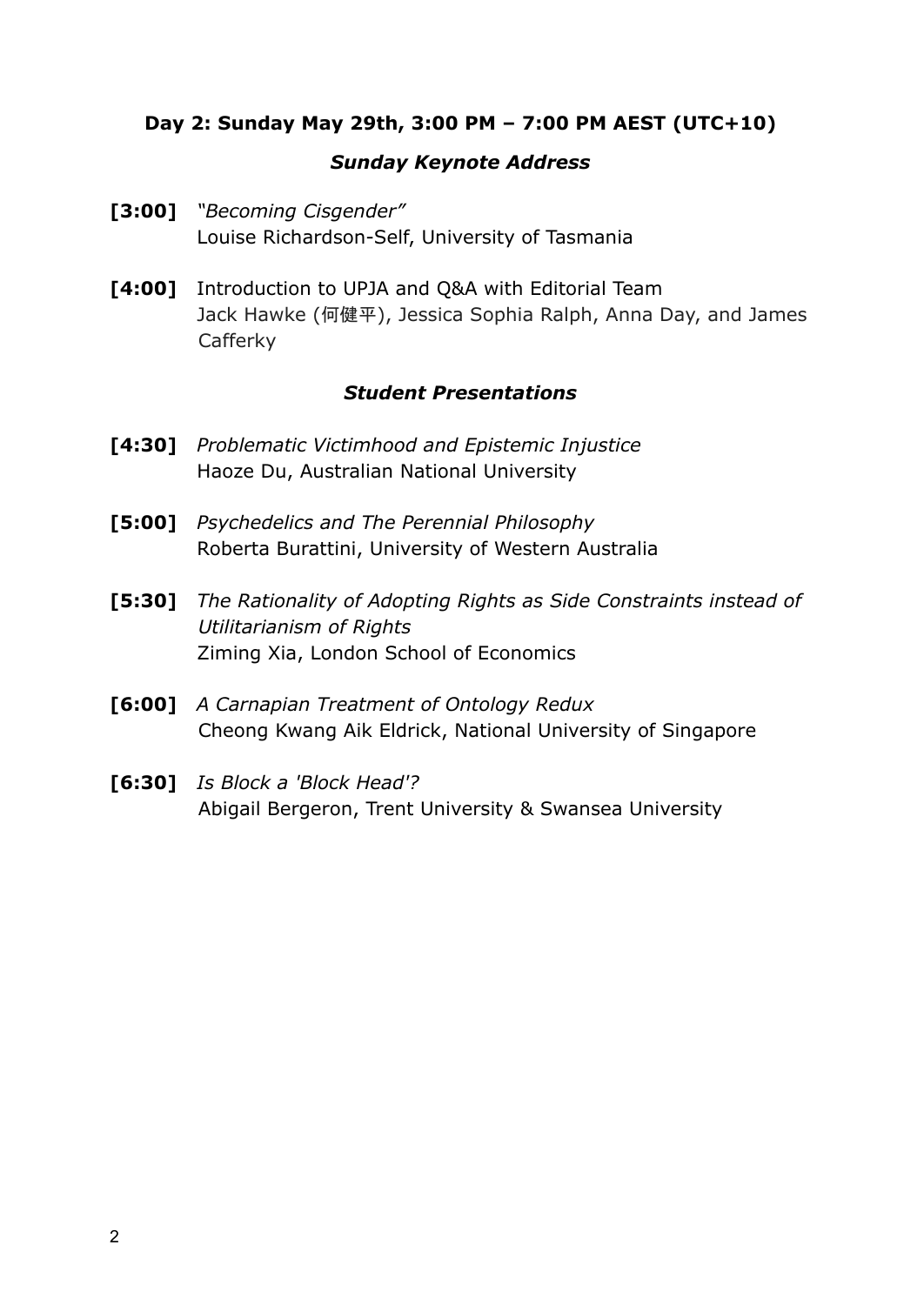# **Keynote Presenter Abstracts and Bios**

**[Saturday Keynote]** Robert Sinnerbrink, Macquarie University

Saturday May 28th, 11:30 AM - 12:30 PM AEST (UTC+10)

# **Through a Screen Darkly:** *Black Mirror***, Thought Experiments, and Televisual Philosophy**

The award-winning television show *Black Mirror* (Brooker, 2011–19) has attracted widespread praise and critical acclaim. Recalling the episodic anthology format of *The Twilight Zone*, *Black Mirror* presents compelling depictions of near-future scenarios exploring the dark side of contemporary digital technology and audiovisual culture. Although most belong to the genre of dystopian science fiction, the episodes of *Black Mirror* could also be described as works of speculative cinematic fiction, deploying a variety of genres such as psychological horror, science fantasy, and the sociopolitical thriller. The stand-alone episodes of the five series of *Black Mirror* explore the uncanny, the fantastic, and the marvellous, but always with specific reference to our technologically mediated sense of social reality. With its focus on the ethical implications of current and future technological possibilities, *Black Mirror* offers a compelling case for the idea of "televisual philosophy." In this presentation I shall develop this thesis by exploring three related ways of approaching this remarkable television series: *Black Mirror* (1) as thought experiment, (2) as reflecting a critique of modern technology, and (3) as engaged in critical self-reflection on audiovisual media and on its own status as episodic television.

*Robert Sinnerbrink is Associate Professor of Philosophy and former Australian Research Council Future Fellow at Macquarie University. He is the author of New Philosophies of Film (Second Edition): An Introduction to Cinema as a Way of Thinking (Bloomsbury, 2022), Terrence Malick: Filmmaker and Philosopher (Bloomsbury, 2019), Cinematic Ethics: Exploring Ethical Experience through Film (Routledge, 2016), New Philosophies of Film: Thinking Images (Continuum/Bloomsbury, 2011), and Understanding Hegelianism (Acumen, 2007/Routledge 2014). He has edited two books (Emotion, Ethics, and Cinematic Experience: New Phenomenological and Cognitivist Perspectives (Berghahn Books, 2021) and Critique Today (Brill, 2006) and is a member of the editorial boards of Film-Philosophy, Film and Philosophy, and Projections: The Journal of Movies and Mind.*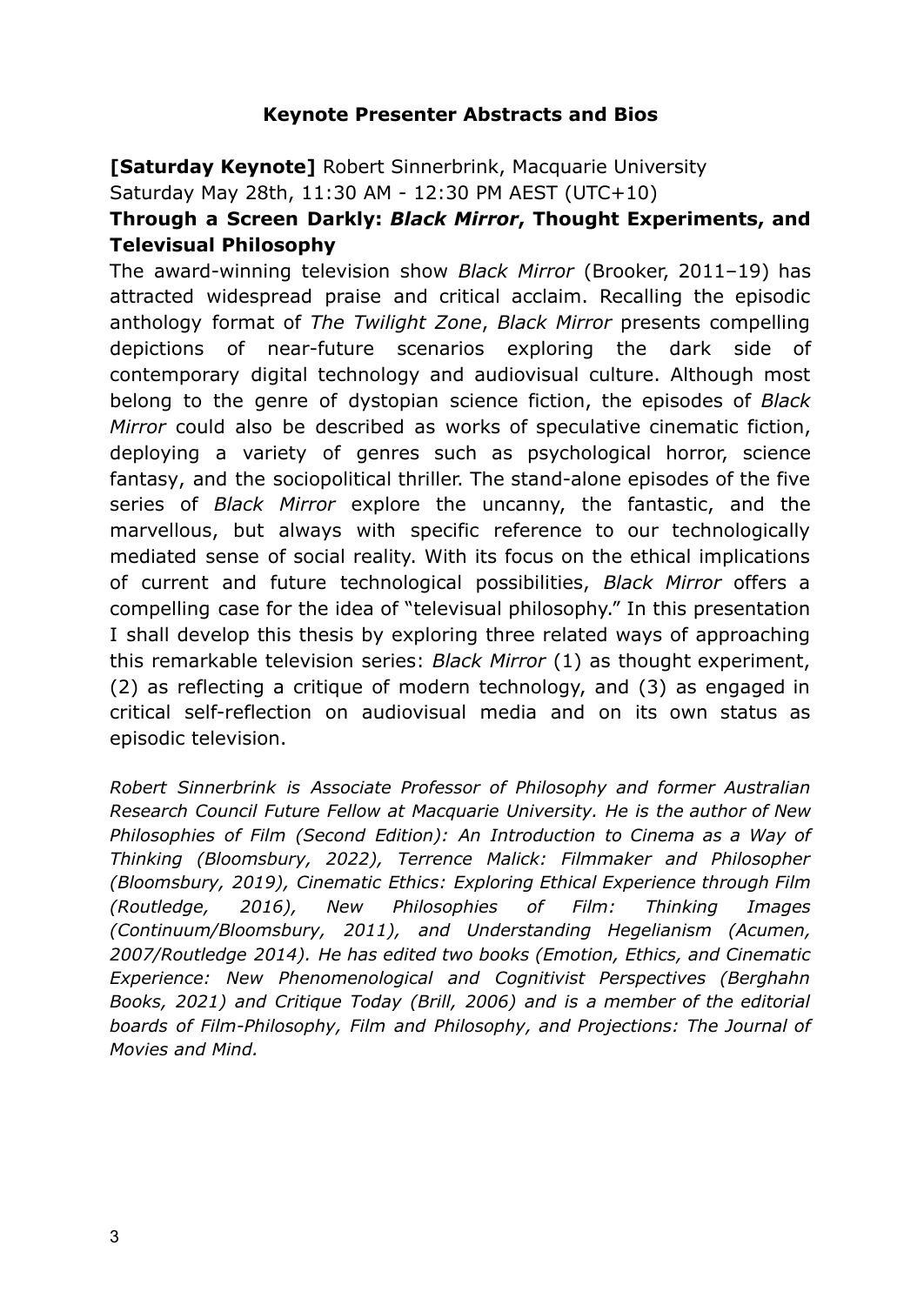**[Sunday Keynote]** Louise Richardson-Self, University of Tasmania Sunday May 29th, 3:00 PM - 4:00 PM AEST (UTC+10)

# **"Becoming Cisgender"**

The metaphysics of sex and gender is of significant philosophical, social, and cultural interest at present. Terms like transgender and cisgender have come into wider circulation in the fight for gender justice. While many are familiar with 'transgender', fewer know 'cisgender', the term that captures AFAB-women (assigned 'female' at birth-women) and AMAB-men. But 'cisgender' is (to me, surprisingly) controversial. In this article, I reflect on my process of recognising my *self* as cisgender. During, I highlight the ethico-political consequences of refusing the onto-epistemic category 'cisgender'. I shall argue that *uptake* of 'cisgender' and *apprenticeship* to trans texts uncovers how we maintain, and might purposefully disturb, queer/cis-hetero, man/woman/other hierarchies of social identity power. I argue this self-recognition is a crucial tool for challenging 'cisgender commonsense' and may be a means toward dislodging ciscentrism in my (western, Anglophone) milieu.

*Louise Richardson-Self is a feminist philosopher who has worked on contemporary issues such as same-sex marriage, religious freedom, and hate speech. She was awarded her PhD in 2014 from the University of Sydney, and began working in her current position at the University of Tasmania in 2015. She was awarded an Australian Research Council 'Discovery Early Career Researcher Award' in 2019, and a collaborative, interdisciplinary Discovery grant in 2020. Dr Richardson-Self has also won the Australasian Association of Philosophy's Annette Baier Prize (2019). Her most recent work focuses on cisgender identity, standpoint, intersubjectivity and interdependence, and embodiment, to articulate an imperative of self-understanding and of apprenticing oneself to trans texts. Parallel, yet related to this project, she is also writing a memoir about a life lived with chronic pelvic pain.*

# **Student Presenter Abstracts and Bios**

Brigitte Assi, University of Melbourne Saturday May 28th, 10:30 AM AEST (UTC+10)

### **Thinking About Sex: Pornography and the Intuitive Mind**

Most feminist discourse on the negative impacts of pornography focus on how pornography impacts the behaviours and views of men. This paper offers an account of pornography that considers its impact on female viewers. Specifically, I discuss how pornography impacts how female consumers intuitively think about sex and their sexual role. I argue that feminists should distance themselves from belief-desire models of action when accounting for certain sexual interactions, as belief-desire explanations can be stigmatising. I then deploy Elisabeth Camp's work on characterisations and argue for the utility in investigating how women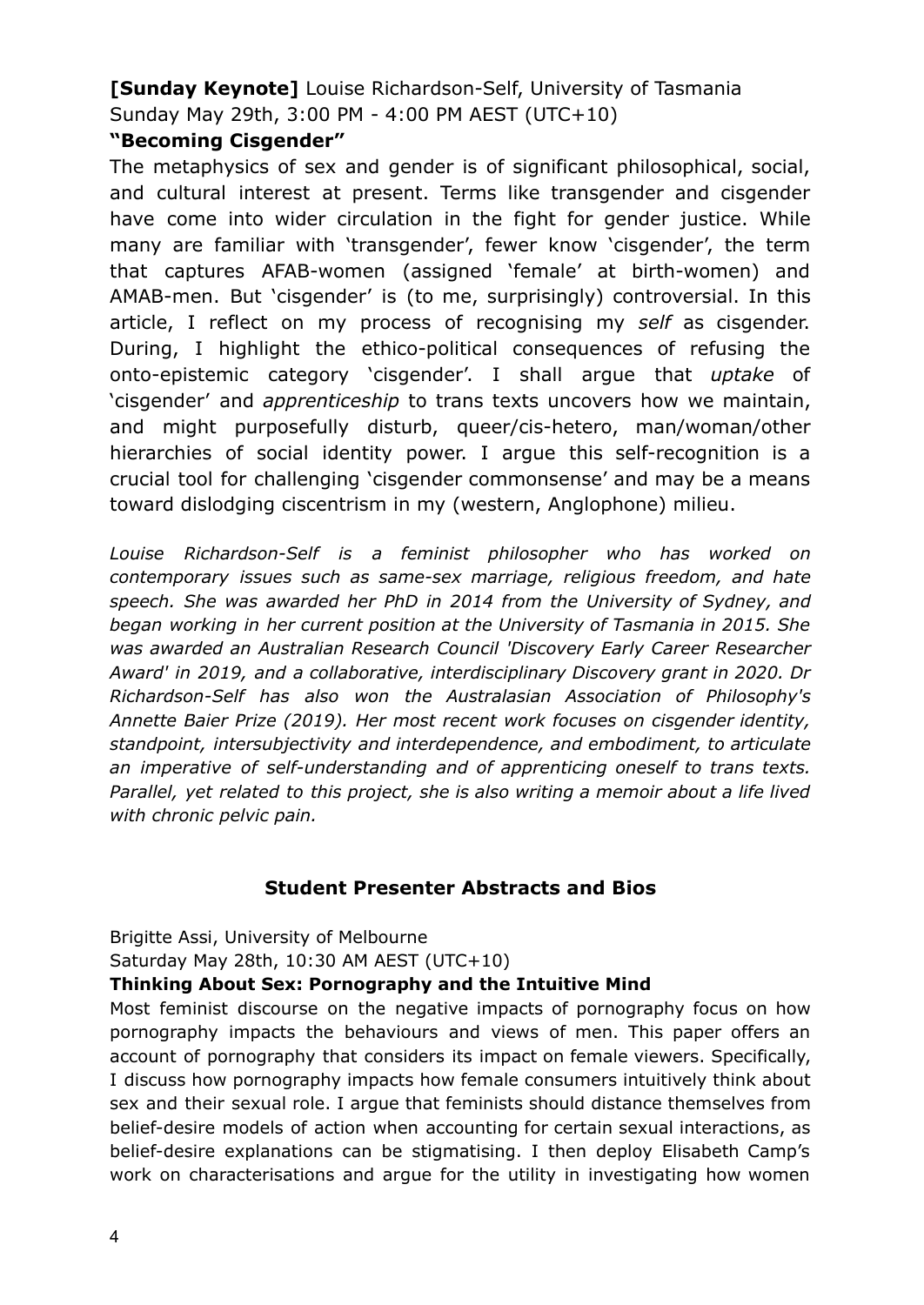characterise sex. I argue that pornographic material deploys certain representations which can construct patriarchal characterisations of sex in consumers. These characterisations then affect how women evaluatively, emotionally, judgmentally, and behaviourally respond to sex. I use Camp's idea of perspectivalism to demonstrate how people adopt pornographic perspectives which come to construct their characterisations of sex.

*Brigitte is a recently graduated philosophy Honours student at the University of Melbourne, Australia. Finding philosophy late in her degree, Brigitte has a passion in a broad range of topics. These include philosophy of mind, cognitive philosophy, philosophy of perception (with a particular interest in the works of Merleau-Ponty), feminist phenomenology, and aesthetics. Brigitte recently completed her thesis where she wrote on the effects of pornographic material on the intuitive mind, giving insight as to how recent work in philosophy of mind can be used as a feminist tool. In continuing her passion, Brigitte is hoping to work toward obtaining a Master's in philosophy, focusing on feminist critiques of philosophical mental models of action and perception. When not studying, Brigitte is often found in her small North Melbourne garden tending to her tomato plants.*

#### Abigail Bergeron, Trent University & Swansea University Sunday May 29th, 6:30 PM AEST (UTC+10)

### **Is Block a "Blockhead"? A Critical Examination of Ned Block's Phenomenal and Access Consciousness Distinction in "Two Concepts of Consciousness"**

In this paper, I present a critical review of Ned Block's dual account of consciousness presented in "Two Concepts of Consciousness" (1995). I argue that Block's distinction between phenomenal and access consciousness is incorrect, and instead lend my support to the view of *consciousness simpliciter* where access consciousness is understood as a cognitive mechanism, and not as a separate form of consciousness. However, I discuss that Block's distinction has interesting implications, particularly with regards to understanding abnormal cases where *consciousness simpliciter* appears fragmented, such as in the case of *petit mal* seizures or intoxication. I conclude with some further considerations regarding the plausibility of *A* without *P* consciousness.

*Abigail is currently a philosophy Honours student at Trent University in Peterborough, Canada, and a law student at Swansea University, Wales, United Kingdom. She will be pursuing her MA in philosophy at Queen's University, Canada next fall, and looking to pursue additional graduate studies in law. Her interests in philosophy are broad, and include, philosophy of mind, philosophy of animal minds, legal philosophy and environmental law, free speech, cyber ethics, continental metaphysics, philosophy of disability and radical feminism. Her most recent work has focused on the phenomenology of digital technology.*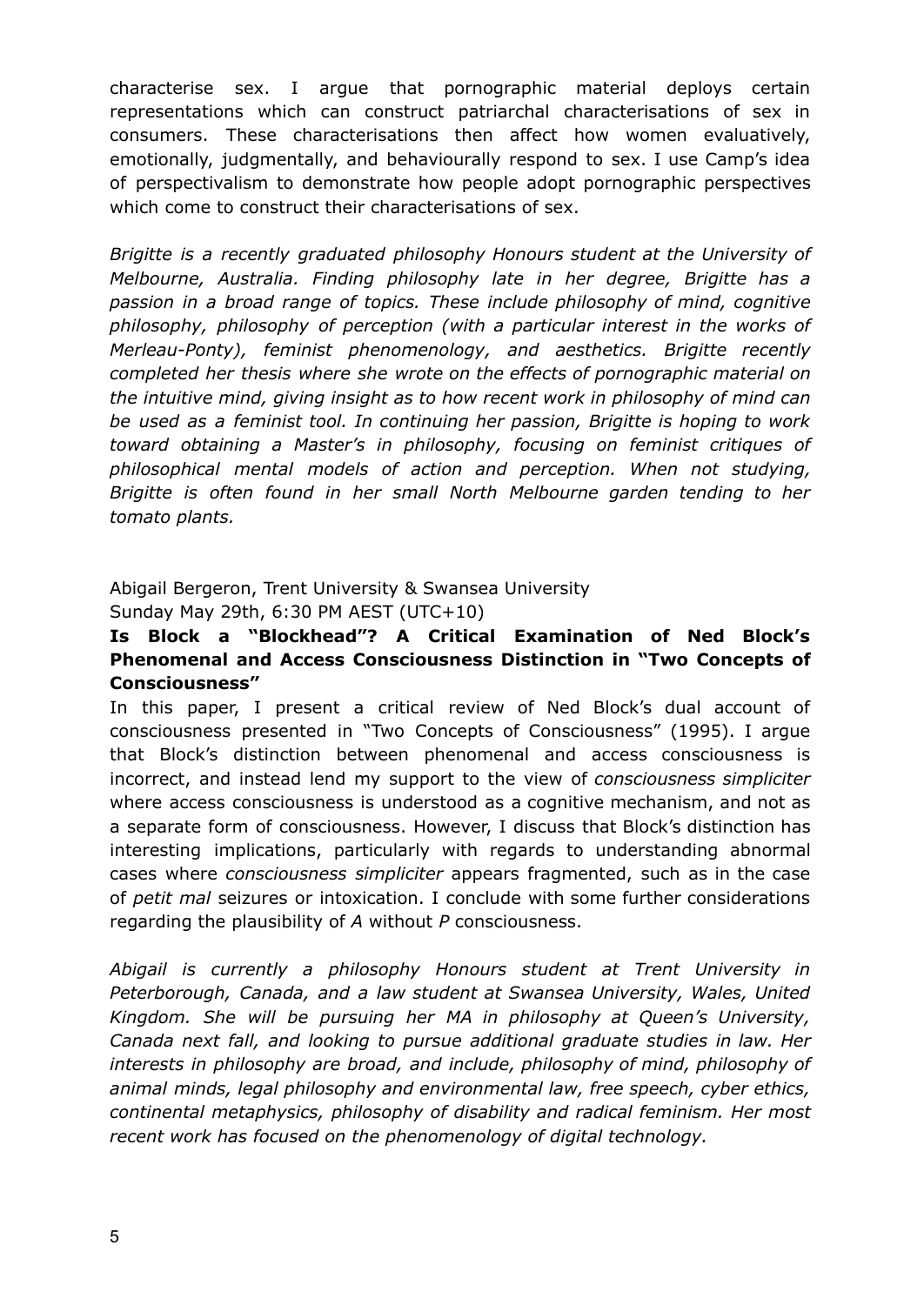# Roberta Burattini, University of Western Australia Sunday May 29th, 5:00 PM AEST (UTC+10)

#### **Psychedelics and The Perennial Philosophy**

In the past decade there has been a renewed interest in the study of psychedelics for the treatment of serious mental conditions, and the amount of papers being published each year has been growing exponentially. One of the interesting findings of such studies is the correlation between participants reporting mystical-type experiences, and positive outcomes of therapies. The definition of mystical experience that has been adopted and used in psychedelic research is based on the work of William Stace, a supporter of the perennial philosophy. Perennialism posits that mystical experiences are common across cultures, and that are a way to access the absolute principle of being, which is outside time and space, and the true nature of reality. This view has been criticised by constructivists which believe that no individual can have such an experience. In fact, they believe that every experience is necessarily filtered through the lense of culture. In this paper, I use recent psychedelic research to argue against such a view, and to defend the perennialist claim that culturally unmediated mystical experiences are possible.

*After completing a Bachelor in Communication Sciences in Italy in 2007, Roberta has worked as a designer for many years. In 2013 she relocated to Australia, and in 2020 she decided to challenge herself by becoming a university student once again. Roberta is now a third-year Bachelor of Philosophy (Hons) student at the University of Western Australia where she studies Philosophy, Anthropology & Sociology. She advocates for an interdisciplinary approach to research, as she believes it can facilitate a holistic understanding of the world, and bring to light otherwise hidden insights.*

# Benjamin Campbell, Ohio State University Saturday May 28th, 09:00 AM AEST (UTC+10)

#### **"Nietzsche on Death"**

Despite his existential sensitivity, there has never been an attempt to create a Nietzschean "philosophy of death." Forgotten by scholars, Nietzsche's views on death are clear, helpful, and actionable. The central claim of this paper is that Nietzsche can be considered a unique philosopher of death. I break down his philosophy of death into two parts: metaphysics and ethics. These parts are connected, though not without complication. I discuss the complications and potential contradictions that arise when making a Nietzschean philosophy of death.

*Benjamin is a rising third year philosophy student at The Ohio State University in Columbus, Ohio, USA. He is interested in the history of philosophy. He is particularly engaged with phenomenology in the vein of Husserl and Heidegger. Problems of significance to him include: the relation between life and death, the notion of the "Object," consciousness, technology, meaning, happiness and*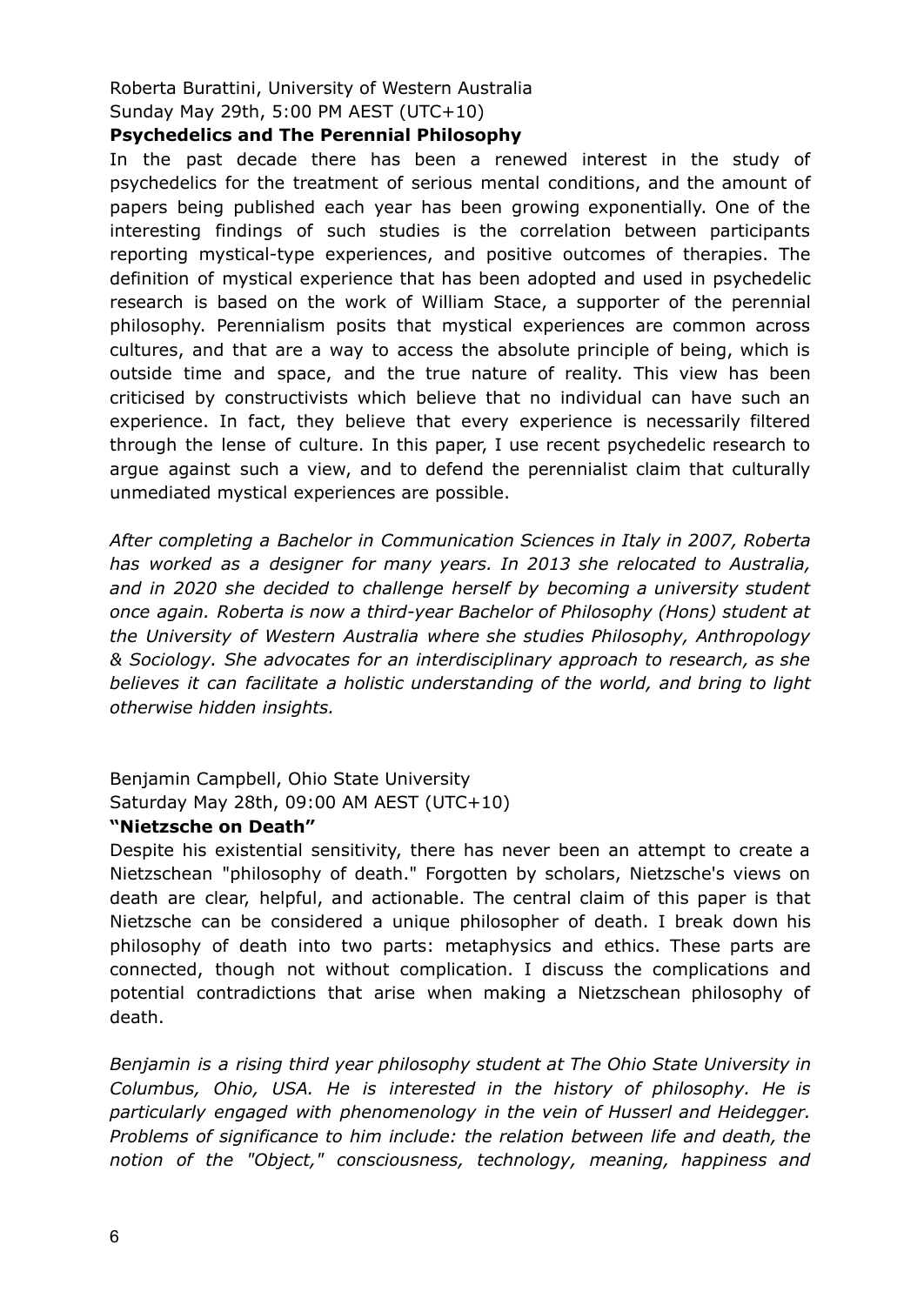*suffering, and causality. Outside of formal schoolwork, Benjamin searches for new philosophical and literary inspirations. Recently, he has been engrossed in Baudelaire and Leibniz.*

# Juan Daniel Corrales, University of Cauca Saturday May 28th, 10:00 AM AEST (UTC+10)

# **The Puzzle Of Negative-Existential Truths**

This presentation aims to solve the puzzle of negative existential truths, which consists in explaining why truth bearers —such as statements, propositions and formulas— of the type "Santa Claus does not exist" or "Pegasus does not exist" are true. Apparently, expressing that an object is true is expressing that this occurs, in the same way that happens when expressing that an object exists. However, this has the following problem as a consequence: if it is true that Pegasus does not exist, then… does it occur that Pegasus does not occur? Is the above a contradiction? If it is not a contradiction, then indeed Pegasus does not exist; but if it is a contradiction, then Pegasus must exist! Which make us question the following philosophical puzzle: do negative existential truths exist? In order to solve this puzzle, we employ two methods; one that gives precision and validity to the argumentation, and another that takes advantage of empirical data to improve it: philosophical logic and experimental philosophy. The first method consists of the application of logical tools for the solution of philosophical problems, while the second consists of the use of cognitive experiments to confirm or reject philosophical intuitions.

*Juan Daniel Corrales is a philosopher who graduated from the University of Cauca in Popayán, Colombia. He is currently pursuing success as a writer, and is the author of the paper Anaximander and the Puzzle of the Origin, a work that pretends to answer the question "does everything have an origin?" Two other papers and a book will be published soon. He is especially interested in philosophical logic, philosophy of logic, metaphilosophy, and metaphysics. The next presentation is going to glimpse these interests.*

Haoze Du, Australian National University

Sunday May 29th, 4:30 PM AEST (UTC+10)

### **Problematic Victimhood and Epistemic Injustice**

In this paper, I offer an analysis of a kind of epistemic injustice caused by the victimhood dynamic. By victimhood dynamic, I mean the relation between a group of supposed "victims" and the group that they identify as their "victimisers". I argue that this kind of victimhood dynamic could be epistemically unjust as it inflicts epistemic violence on to the supposed victimisers. It causes testimonial injustice if the victim uses their moral injury to discredit the epistemic authority of the supposed "victimiser". It causes hermeneutical injustice by dominating the moral narrative with the victimhood dynamic to present themselves as beyond critique.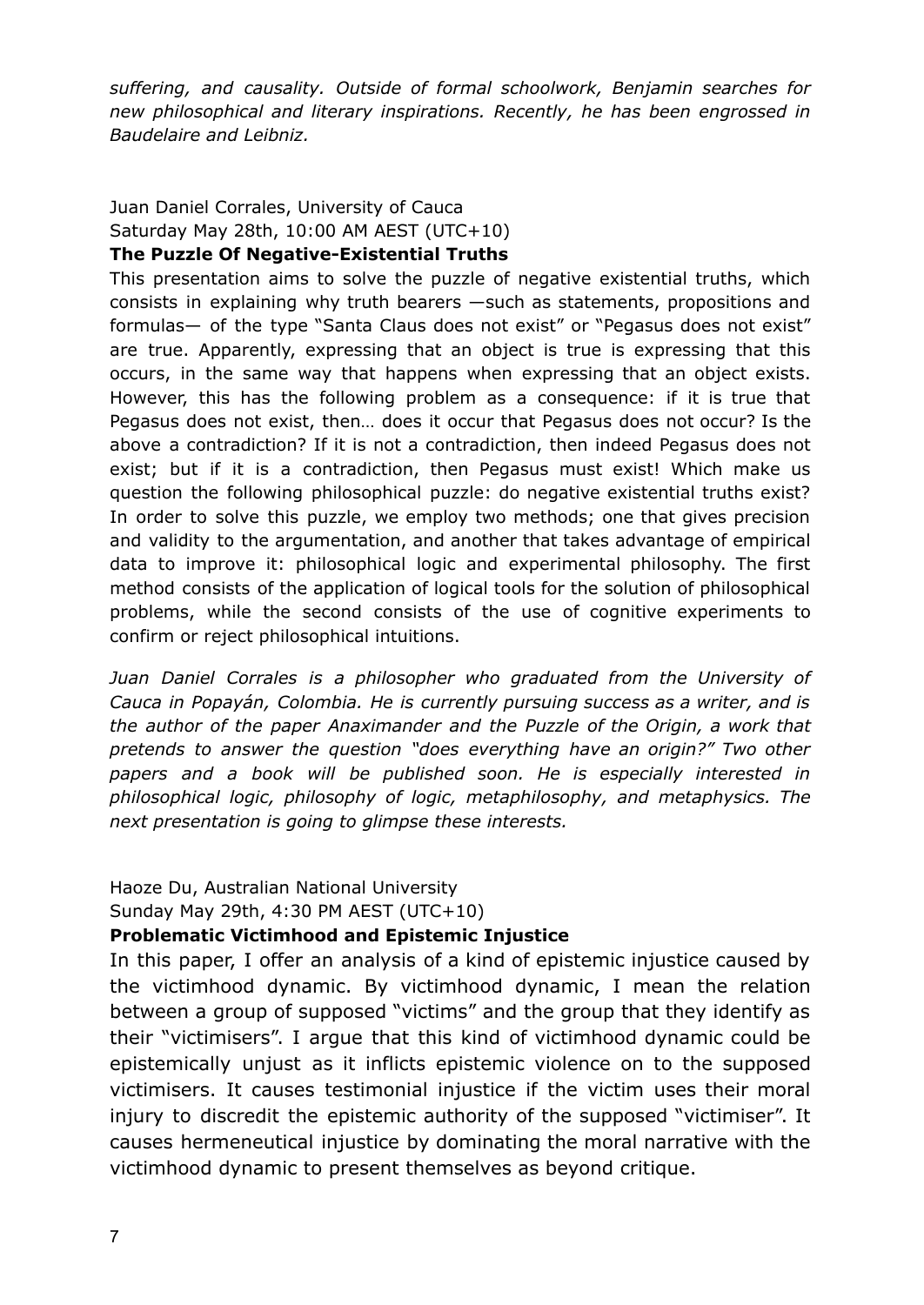*Haoze is a philosophy Honours student at the Australian National University in Canberra, Australia. He is currently working on his thesis about the ethics of promises. Haoze is interested in ethics of belief, but also ethics, epistemology and political philosophy in general. When not doing philosophy, Haoze likes to try out vegan recipes and watch stand-up comedy.*

#### Cheong Kwang Aik Eldrick, National University of Singapore Sunday May 29th, 6:00 PM AEST (UTC+10)

#### **A Carnpian Treatment of Ontology Redux**

In his paper, "Empiricism, Semantics and Ontology", Rudolf Carnap advocates for a deflationary meta-ontology that adjudicates different linguistic frameworks on the basis of practical considerations, as a way of dissolving ontological disputes. Some contemporary philosophers, in the likes of Yablo (1998), Hirsch (2002) and, Thomasson (2014) have championed the Carnapian treatment of ontology. Conversely, some like Eklund (2009) who treats Carnap as an Ontological Pluralist, argues that Ontological Pluralism is an untenable metaontological position and thereby, opposes the Carnapian treatment of ontology. In this paper, I have two agenda. Firstly, I offer a reading of Carnap's meta-ontology as being deflationist and thoroughly pragmatic in nature. Such a reading states that ontological debates rest on a mistake and that ontological questions should be answered based on practical considerations alone. A result of this is that ontological questions are not truth-apt and hence, it makes little sense to argue, for instance, whether numbers really exist or not. Secondly, having established Carnap's Ontological Deflationist credentials, I argue against Eklund's characterisation of Carnap as an ontological pluralist, by claiming that Carnap is not committed to what Eklund takes him to be committed to i.e., that all linguistic frameworks are equally good.

*Eldrick is an upcoming senior majoring in philosophy with minors in Japanese language and Japanese Studies. Although he has wide-ranging interests across the humanities, they are all centred around issues he cares about, some of which includes the historiographical divide between analytic and continental philosophy, phenomenological representation of subjective experiences and the notion of truth. One of his favourite quotes is by Rilke who says, "For one human being to love another is perhaps the most difficult task of all, the epitome, the ultimate test. It is that striving for which all other striving is merely preparation". He aspires to be an intellectual historian in the long run, specialising in early 20th century German philosophy, in particular, Husserl and all who have been influenced by him.*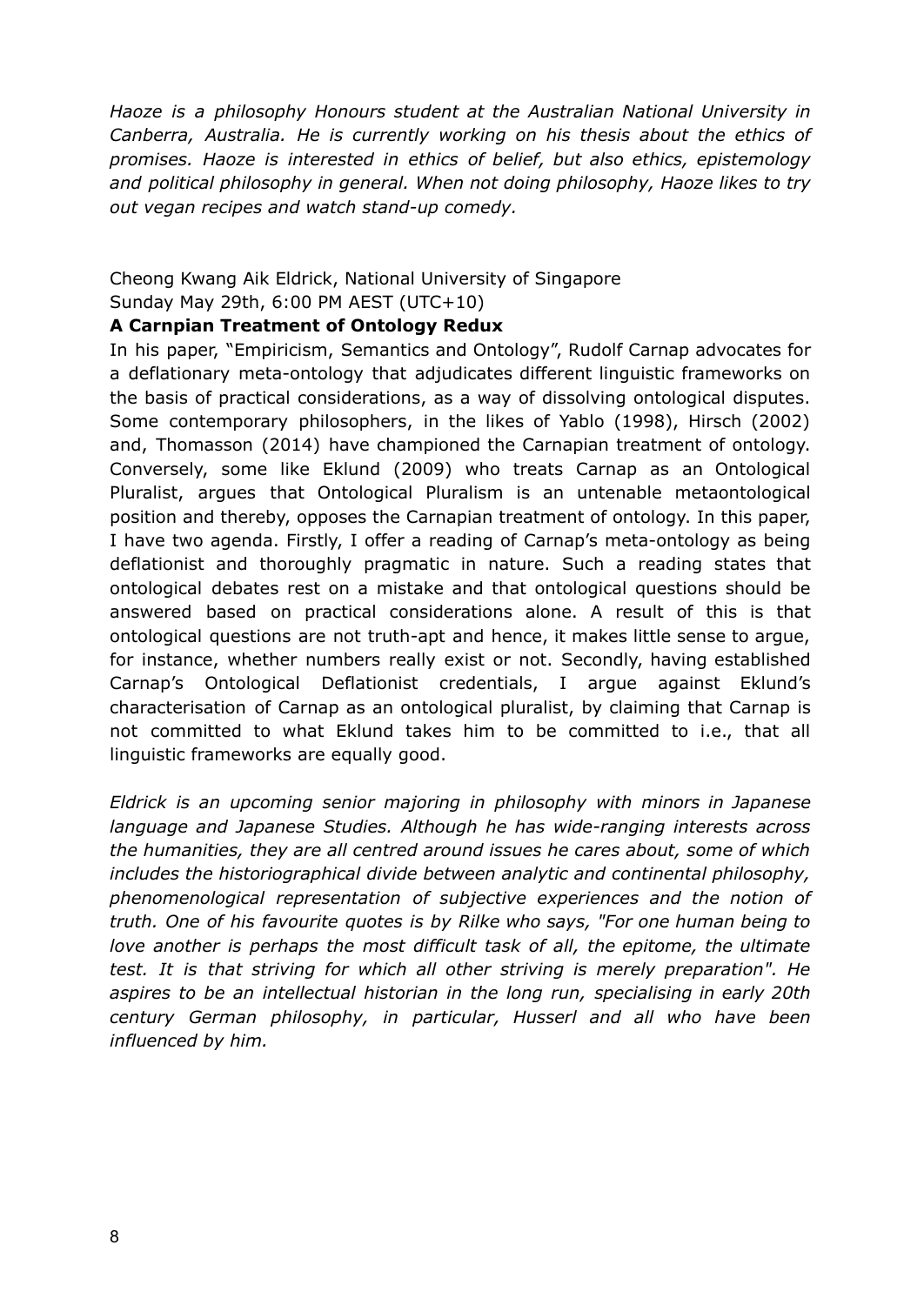## Rylan Garwood, University of Nevada Saturday May 28th, 11:00 AM AEST (UTC+10)

## **Knowing Myself: A Reflection on Knowledge-Who and Existential Purposes**

Boër and Lycan (1975) develop a unique, pragmatic account of knowledge-who. Given the hypothetical truth of their theory, I apply their conclusions to existential identity. To do so, I reflect on the peculiarity of knowing ourselves existentially. Then, I outline the prudential purposes for asking "Who am I?" before showing how Boër and Lycan's theory may offer a probable strategy for answering this question.

*Rylan is a student at the Honors College of the University of Nevada, Las Vegas. He is currently majoring in philosophy and psychology with a minor in neuroscience. He is specifically interested in ethics (whether normative or meta), philosophy of action, and theories of justification. Rylan also supports the Philosophy for Children movement and can be found corrupting the youth through the Philosophy Learning and Teaching Organization. On the rare occasion that he is not studying, Rylan enjoys practising jazz piano.*

### Ayana Shirai, University of Pennsylvania Saturday May 28th, 09:30 AM AEST (UTC+10)

#### **Degree of Oughtness**

This work discusses the modal verb "ought"," concerning the specification of its strength. It formalizes the notion that the modal verb can have a range of different strengths ("degree of oughtness") and shows its significance regarding its usefulness in the face of value disagreements. The work argues that paying attention to the continuous degree of oughtness benefits not only philosophy, but also other fields such as political science. At the end, the author defends the paper from potential counterarguments and closes with some suggestions for the potential applications. This could be considered as a work in meta-ethics that has potential implications in applied/ normative ethics, as well as other related fields.

*Ayana is pursuing a dual degree in philosophy and healthcare management and policy at the University of Pennsylvania, USA. She has always had a passion for applying philosophy to contemporary problem, and she hopes to pursue a further degree in philosophy and public health. She still has a wide range of interest within philosophy, ranging from action theory to continental philosophy. She has also been active in various fellowships at the university, such as investigating the works of Elizabeth Anscombe, looking at finance and economics through philosophical lenses, and exploring how philosophy can improve the field of medical humanities.*